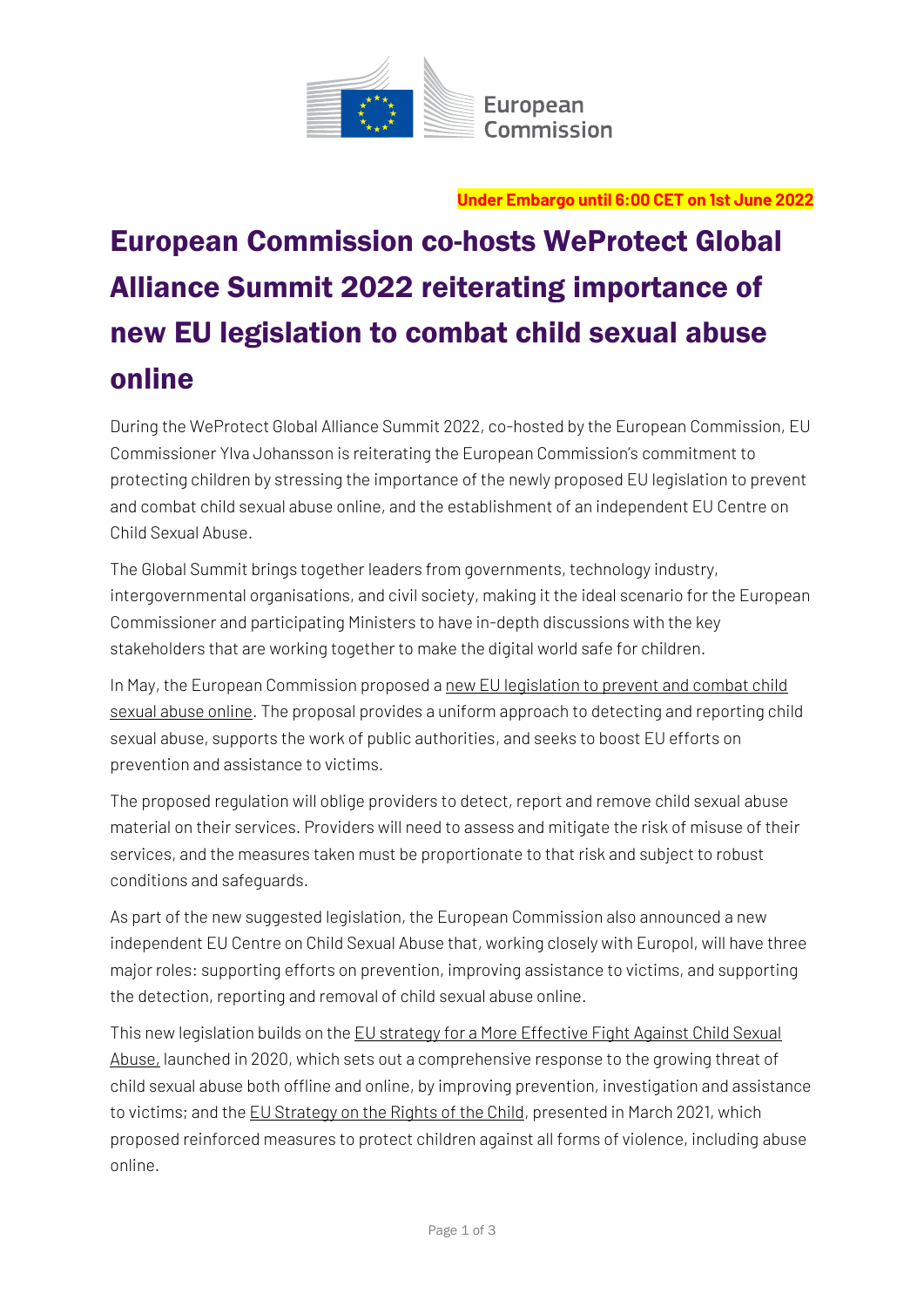

#### Ylva Johansson, European Commissioner for Home Affairs said:

"Protecting children online and offline is our responsibility as adults, and my responsibility as a politician. I have tabled proposals that are clear, targeted, and proportionate. That means an obligation for providers to detect, report, remove and block child sexual abuse material; and an EU centre to help these efforts and support the victims."

### Markus Richter, State Secretary at the Federal Ministry of the Interior and Community and Commissioner for Information Technology of Germany said:

"The fight against sexual abuse of children is one of an international level. Therefore, we welcome the initiative of the EU to launch a new regulation to combat child sexual abuse as this will be a huge step not only for Europe, but for the world. The German government is putting this topic on top of the list of its presidency of G7. We will work together on how we can improve and develop more efficient networks and instruments to fight against this issue."

#### Davor Božinović, Deputy Prime Minister and Minister of the Interior of Croatia said:

"It is precisely due to the alarming situation when it comes to child abuse online that I am particularly thankful to the Commission for launching the new legislative proposal, which also sets ground for the establishment of the EU Centre on Child Sexual Abuse. In its implementation, we are ready to further enhance the cooperation with Internet service providers on a similar basis as to the one which we have already set in the context of the TCO regulation."

#### Helen McEntee, Minister for Justice of Ireland said:

"Child sexual abuse is a truly disgusting crime, and we must use every tool we have to protect children and punish abusers. It is too important to allow internet companies voluntarily detect and remove appalling child sexual abuse material.

We welcome that these new rules recognise that the voluntary approach has failed. Internet companies such as social media platforms would now be obliged to detect, report, and remove child sexual abuse material. They will also have to assess how their platforms could be misused for child abuse - and they must act to reduce the risks of this happening.

We are always stronger when working together, and that is why the proposal for an EU Centre on Child Sexual Abuse is so important. It will ensure that internet companies comply with the new rules. It will help rescue children and bring perpetrators to justice by assisting national law enforcement, such as An Garda Síochána, and Europol. It will